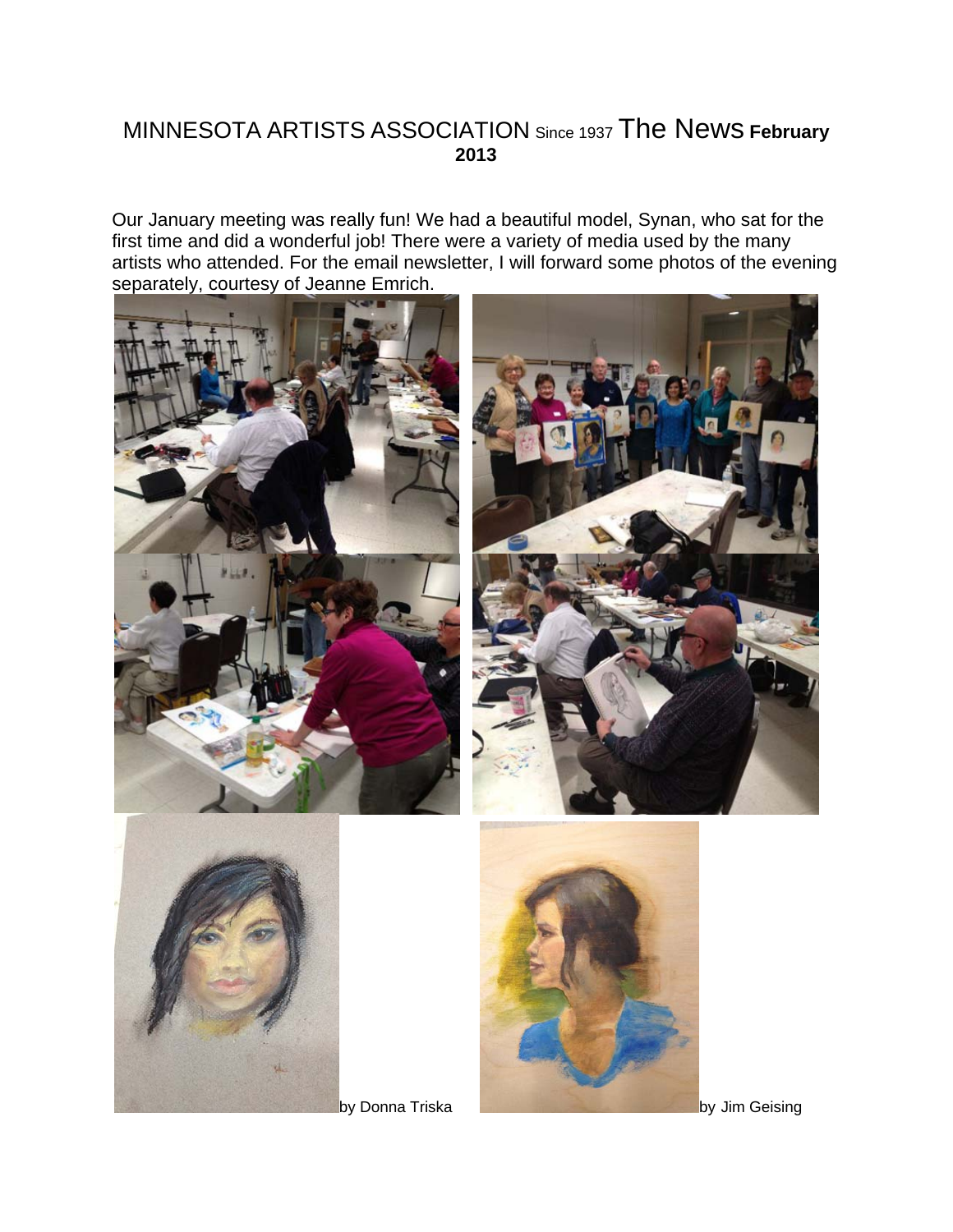## **February Meeting**

Our next meeting will be held on **Tuesday, February 19, 2013, 6:30-9:30 p.m.** at the **Bloomington Art Center**. Our webmaster, **Nayla Yared**, is going to do a short presentation on marketing on the internet. After that we will have free time to do a painting of our choice so bring your supplies! We'll have coffee and refreshments as usual at 6:30 and Nayla will start her presentation at 7 p.m. Hope you can all join us!

### **Welcome New Members**

We welcome new members **Maureen Soderholm** and **Madeleine Lowry**! We hope you will come to our next meeting so that we can get to know you! **Member News**

**Emmy White (321), Tom Dimock (Studio 183), Judy Lieber & Sylvia Rudolph (Studio 185), Rita Corrigan** & **Marjorie Moody (392)** will be open for **First Thursday** at the Northrup King Building (1500 Jackson St. NE Mpls) on **Thursday, February 7, 5- 9 pm. Come see your fellow artists in their studios!** 

**Rick Mittelstadt** collected 116 pounds of food and \$434.59 in cash (equivalent to 820 meals) for the Emergency Foodshelf at his opening reception at the Robbin Gallery! It was a fantastic exhibition and what a great idea! Several paintings were sold. Bravo, Rick!

Mighty and Majestic - A part of Celtic history", **Rick Mittelstadt's** painting, "Rejoice", paintings in the exhibition which goes until March 15, 2013. The opening reception was January 30 and Rita Corrigan won the 2nd Place award and Patricia Duncan received an **honorable mention**! The photos of the artists with their paintings are courtesy of Rick Mittelstadt. **Rita Corrigan's** painting, "Resurrection", **Patricia Duncan's** painting, "Poulnabrone and **Marjorie Moody's** painting, "Creation", are part of a spiritual art exhibition at St. Paul's Monastery, 2675 Benet Rd., Maplewood, MN 55109. There are about 44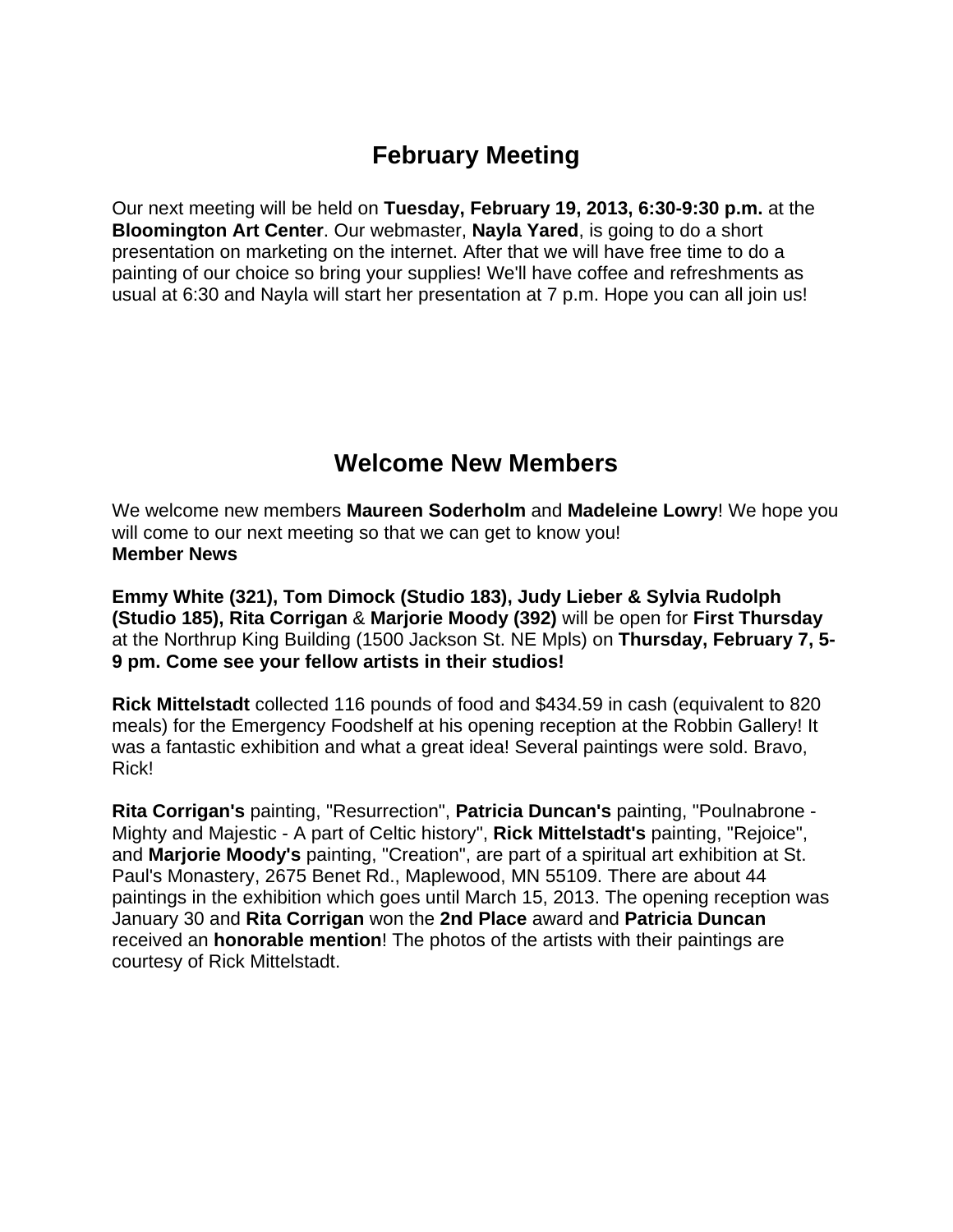



by Patricia Duncan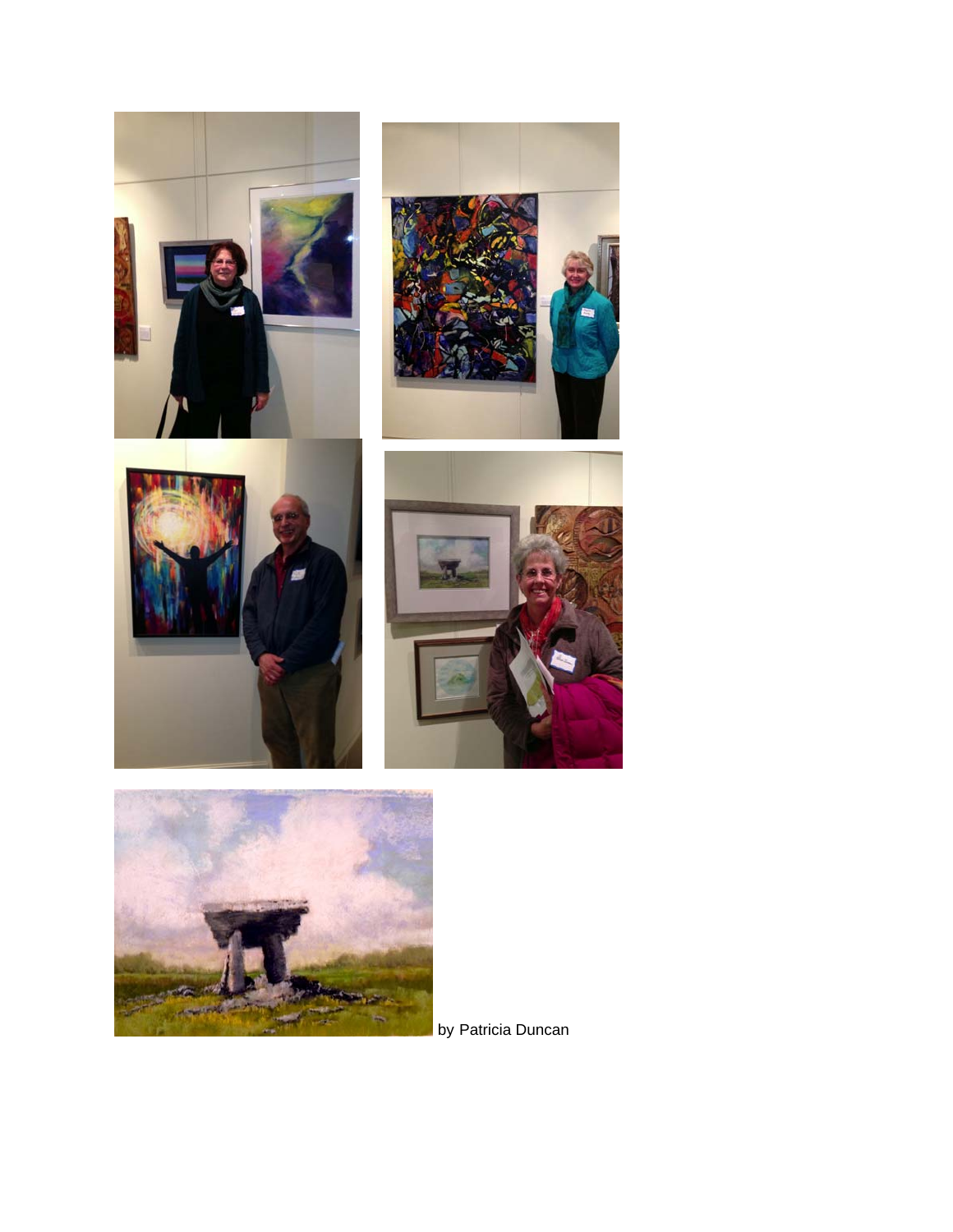**Rita Corrigan** has 16 pastels on display until the end of March at the Robert Trail Dakota County Library, Rosemount, MN. Also, two of her pastels ,Rushing Water, and Superstition Mountain, were accepted into the Arts in Harmony 2013 juried art show at the Sherburne County Government Center Feb 4 - March 28th, 2013.





**LIsl Gaal** has 11 artworks at Highpoint Prints, 912 West Lake Street ( 2 1/2 blocks West of Lyndale) in their Threshold Gallery. The show continues through March. Lisl says the most recent art by the professional artists whose work is being printed there is on display in the front gallery.

Congratulations to all these artists!

**Terrie Christian** suggested that we invite members to submit an article with some images and ask them to talk about themselves so we can all know each other better sort of an online show and tell. Great idea! Anyone who is interested in doing this, please send me your information and I'll put it in the next newsletter.

# **Upcoming Exhibition**

Our **Spring Juried Exhibition** will be held at the **FrameWorks Gallery** in Highland Park **April 13-May 18, 2013**. The **opening reception** will be **Saturday, April 13, 7-9 p.m**. The entry form will be included in the March email and the deadline for entry is April 1st. You will be able to **enter up to 3 paintings** and the entry fee will be the usual \$15 for one entry & \$25 for two or three. They are giving us the entire wall this time which can hold about 90 paintings. It will be juried by an outside juror and if we get too many paintings some will have to be juried out. We usually get about 50-60 paintings so it should work out well if enough people enter 3. There are no size restrictions. The drop off will be Tuesday, April 9, 10 a.m. - 9 p.m. and Wednesday, April 10, 10 a.m. - 7 p.m. Pick up will be Monday, May 20, 10 a.m.  $-7$  p.m. and Tuesday, May 21, 10 a.m.  $-9$